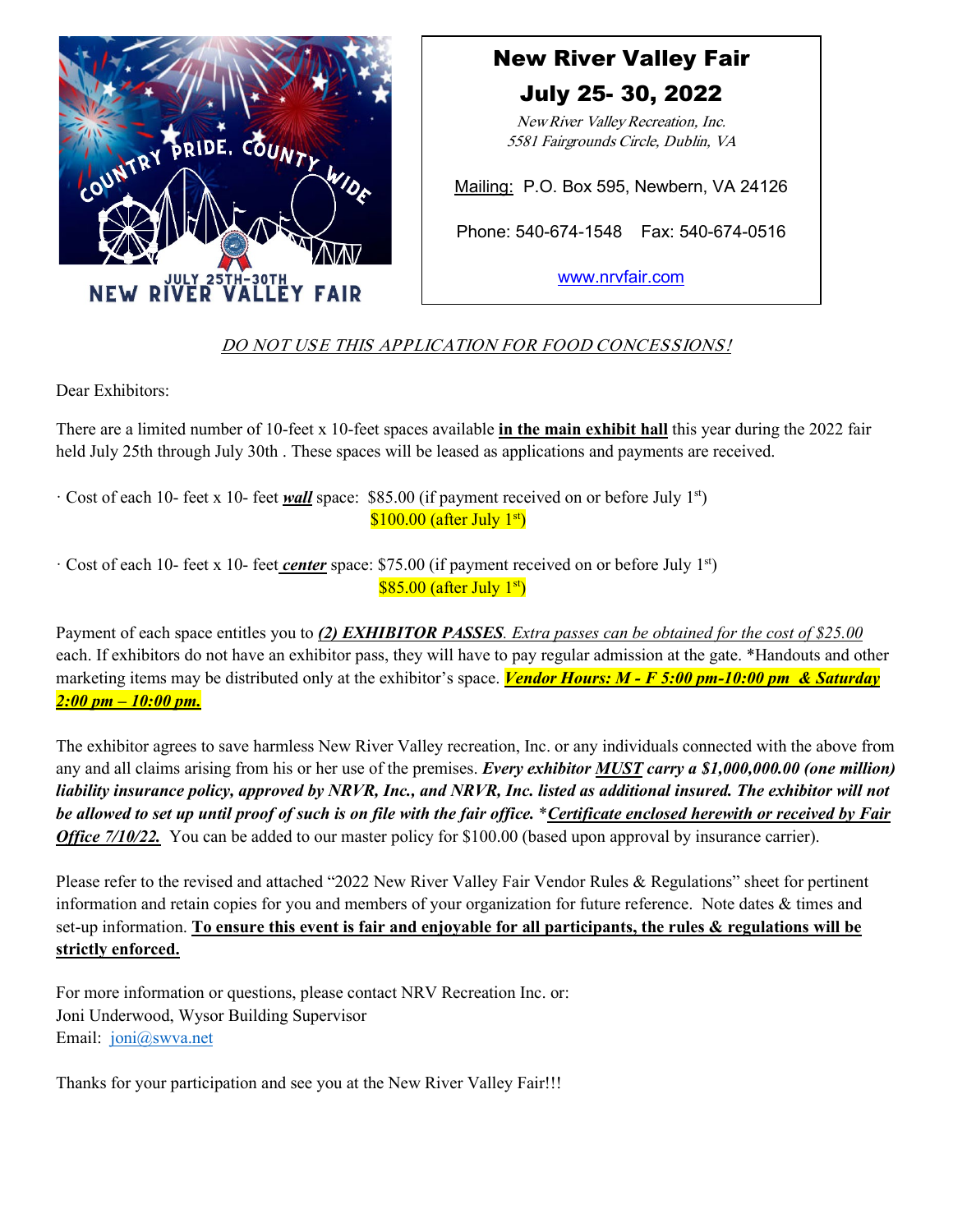#### *2022 New River Valley Fair Vendor Rules & Regulations*  (NOT FOR FOOD CONCESSIONS)

To ensure this event is fair and enjoyable for all the following rules and regulations have been developed. It is the responsibility of the exhibitor to review these rules & regulations and acquaint the other members of the exhibitor's organization with these.

- o Everyone must present a pass in order to enter the fairgrounds at any and all entrances**. NO ONE will be admitted without a pass.** You may be requested to present your pass or ticket by any fair staff member at any time. Please plan accordingly**.**  *The fairground employees/staff WILL NOT hold tickets at the gates or hold passes for members of the exhibitor's organization to pass along to others.* **If tickets/passes are submitted to or found by Fair staff, they will become VOID for use.** No refunds or exchanges for any reason. Additional exhibitor passes are \$25.00.
- o You and your organization are to communicate with each other. Make sure your members are aware of the rules and regulations, open and set up times, where your booth is, what size booth you requested. We will not be responsible for miscommunication among your organization.
- o *NO NAILS, SCREWS, OR ANY TAPE (except painter's tape) is allowed on the walls or floors*. Command Brand by 3M may be used for hanging items**.** *A fee of \$50 will be imposed if the exhibitor violates this rule*.
- o All food and drink products (with the exception of wrapped hard candies), given away or sold must have written prior approval from The New River Valley Recreation, Inc. & be in compliance with state & local regulations and permits. Deadline or approval is **July 1, 2022**.
- o Displays and equipment may be installed *ONLY* on **Saturday, July 23rd from 10:00 A.M. until 3:00 P.M**. or on **Sunday, July 24th from 10:00 A.M. until 3:00 P.M.** The doors will close at promptly at designated time on both days so please have your set up completed by then. **There is NO Monday, July 25, 2022 set up.**
- o During set up times, please quickly unload your vehicle at the west entrance door and remove it. Others have to get in and set up*. No vehicles allowed in the building. Do not park/unload at the front gate patio entrance***.** Be advised, the building supervisor reserves the right to make specifications as deemed necessary. Please be prepared to carry or cart your items in.
- o Exhibitor agrees to save harmless New River Valley Recreation, Inc. or any individuals connected with the above from any and all claims arising from his or her use of the premises. The exhibitor shall carry a \$1,000,000.00 (one million) liability insurance policy, approved by NRVR, Inc., and NRVR, Inc. listed as additional insured. You can be added to our master policy (based upon approval) for an additional \$100.00. *The exhibitor will not be allowed to set up until proof of such is on file with the fair office.*
- o Exhibitor must furnish their own equipment such as tables, chairs, wastebaskets, extension cords, surge protectors, etc.
- o Exhibitor shall keep his or her area clean and shall empty their trash into outside containers at least once per day.
- o Handouts and other marketing items may be distributed only at the exhibitor's space. You **may not post signage** anywhere but your booth.
- o Music will be provided by the fairgrounds.
- o No refunds will be issued after Friday, July 5, 2019, if you are unable to attend.
- o *No set up on Monday, July 25th is allowed.*
- o PLEASE NOTE THE EXHIBIT HALLS, IN THE INTEREST OF SECURITY, ETC., WILL NOT BE OPENED AT TIMES OTHER THAN SET-UP, TEAR DOWN, AND DAILY WHEN THE FAIRGROUNDS OPENS TO THE PUBLIC. Adjust arrival times accordingly by reviewing the fair daily schedule.
- o *Receipts given upon request*.
- o Two vendors from the same company are not allowed to have separate booths. You can work together but not against each other.
- o All signage, display items, etc. must **be removed by midnight Saturday, July 30th or 12 NOON- 2:00 P.M on Sunday, July 31, 2022.** No exceptions.